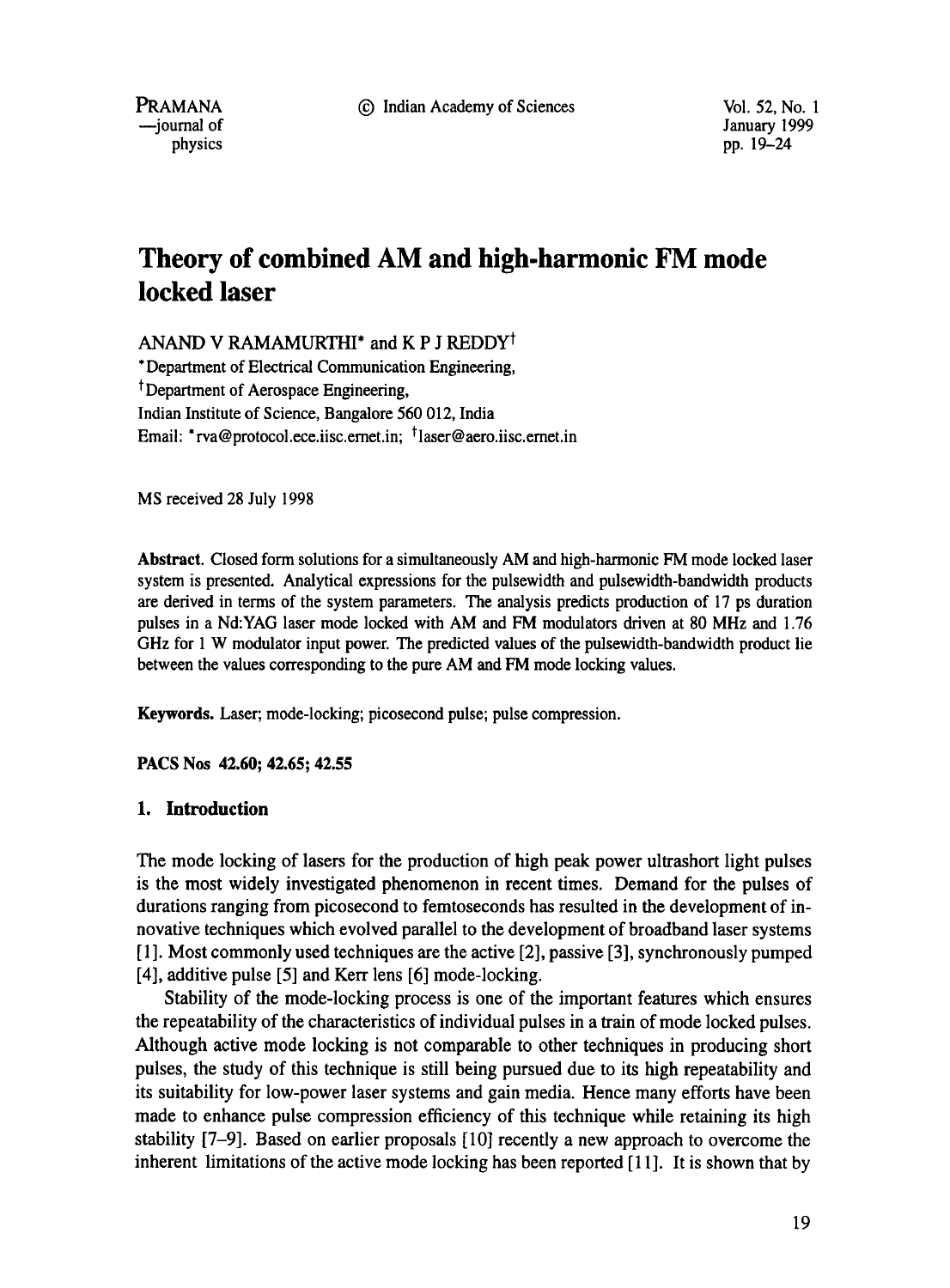combining the AM mode locking at the cavity fundamental repetition rate with FM mode locking at a high-harmonic, better pulse compression (characterised by high-harmonic mode locking) with higher peak powers (characterised by the mode locking at fundamental repetition rate) can be simultaneously achieved in a laser system.

In this paper we present the theoretical analysis of a laser system mode locked simultaneously by AM modulator at fundamental cavity repetition rate and FM modulator at higher harmonics of the cavity repetition rate. Since in an actively mode locked laser with a single active mode locker the pulsewidth depends weakly on the drive power to the mode locker while its dependence is stronger on the modulation frequency, shorter pulses can be obtained by driving the mode locker at higher frequencies. However, the increase in the modulation frequency leads to the reduction in the pulse peak power as the pulse repetition rate increases. This problem can be eliminated by employing AM mode locking driven at the fundamental cavity repetition frequency and FM mode locking at higher harmonic modulation frequency, where the pulse repetition rate is controlled by the AM mode locking while the FM mode locking controls the pulse compression. Thus the advantages of both types of mode locking can be obtained in this system. The details of the theoretical model are given in §2 and the results are presented in §3. Final conclusions are presented in  $§4$ .

#### **2. Theoretical analysis**

The mode locked laser system considered in the present analysis is shown schematically in figure 1. The laser system consists of a Fabry-Perot cavity containing a laser medium, an electro-optic FM modulator and an acousto-optic AM modulator. We extend the selfconsistent model, proposed earlier [ 10] for the actively mode locked laser system, to analyse the pulse compression process in the simultaneously AM-FM mode locked laser. In this model we assume that a laser pulse of Gaussian shape is circulating inside the laser cavity with an electric field in the form  $E(t) = (E_0/2) \exp(-\gamma t^2) \exp(j\omega_p t)$ , where  $\omega_p$  is the center frequency of the pulse spectrum in radians,  $E_0$  is the pulse amplitude and  $\gamma = \alpha - j\beta$ is the shape factor in which  $\alpha$  and  $\beta$  are related to the pulsewidth and pulsewidth-bandwidth products as  $\tau_p = \sqrt{(2 \ln 2)/\alpha}$  and  $\tau_p \Delta f_p = (2 \ln 2/\pi) \sqrt{1 + (\beta/\alpha)^2}$ , respectively. It is assumed that the passage of the laser pulse through the cavity elements will alter only the amplitude while preserving the shape. This is achieved by assuming the laser medium to be homogeneously broadened and the shape of the gain curve in the form

$$
g(\omega) = G \exp \left[ -\left(\frac{2jg}{\Delta \omega}\right) (\omega - \omega_a) - \left(\frac{4g}{\Delta \omega^2}\right) (\omega - \omega_a)^2 \right]
$$
 (1)

where,  $G = e^{g}$ , g is the saturated round-trip amplitude gain,  $\omega_a$  is frequency in radians corresponding to the atomic line center, and  $\Delta\omega$  is the atomic line width. Here we have assumed that there is no detuning in the system. The transmission functions for the amplitude modulator and the frequency modulator are assumed in the following approximate form to preserve the Gaussian form of the pulse after every passage [10],

$$
a_1(t) \cong [-2\delta_1(\omega_{\text{am}}t)^2] \tag{2}
$$

for the AM modulator with a modulation index  $\delta_l$  and

$$
f_1(t) \cong \exp(\mp j2\delta_c \pm j\delta_c(\omega_{\rm fm}t)^2),\tag{3}
$$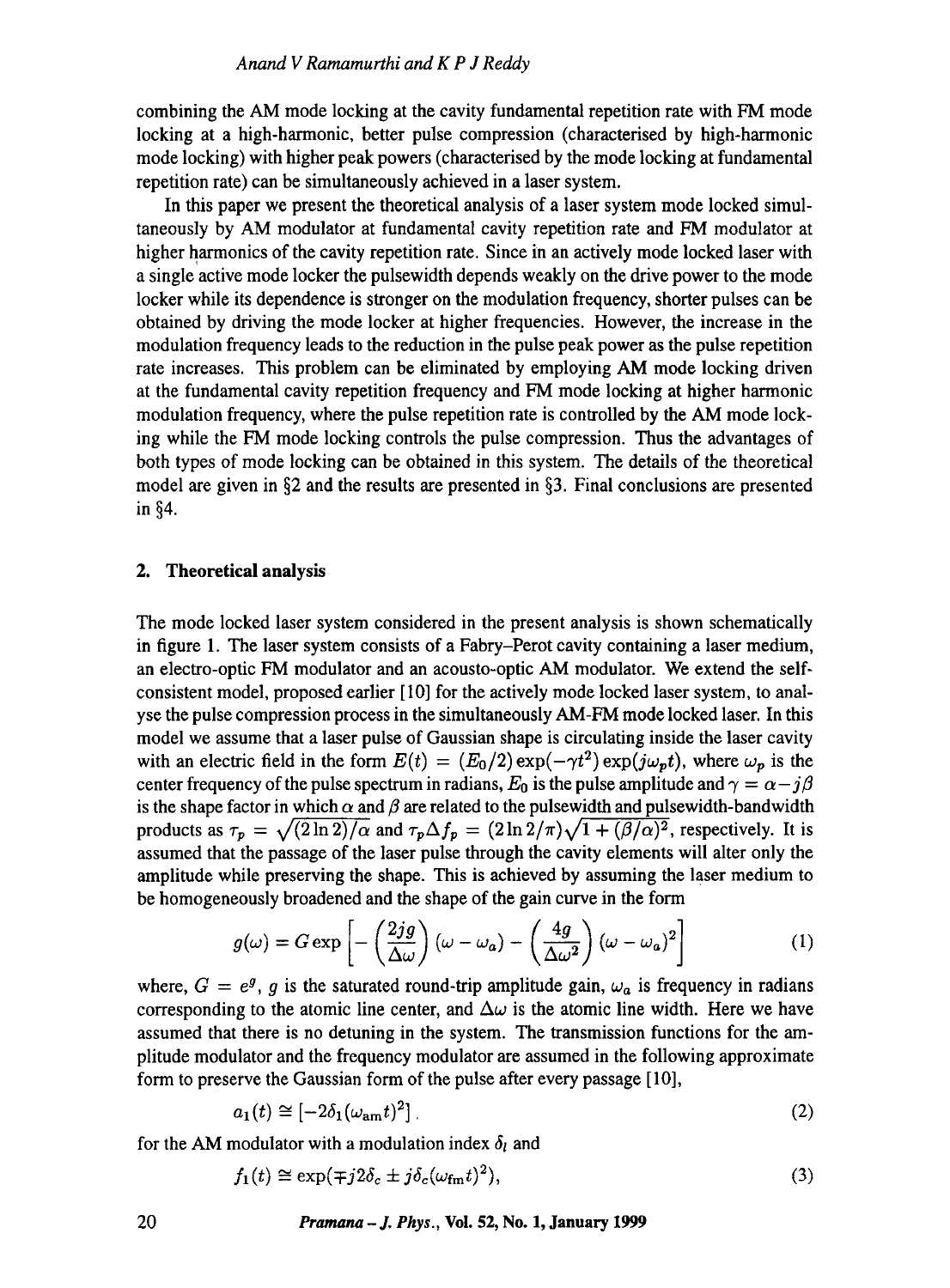

Figure 1. Schematic diagram of simultaneous AM and high-harmonic FM mode locked laser.

for the FM modulator with the modulation index  $\delta_c$ , where  $\omega_{am}$  and  $\omega_{fm}$  are the modulation frequencies in radians of the AM and FM modulators, respectively. Here it is assumed that the pulsewidth is shorter than the modulation period of the FM modulator. The two possible solutions to the FM transmission function correspond to the two extremes of the phase variation.

At steady state the mode locked pulse shape reproduces itself after every round trip through the cavity with a slight phase delay. Thus the net change undergone by the pulse in one round trip at steady state can be equated to zero. Following the pulse through the elements inside the laser cavity and applying self-consistency condition we get the following equations at steady state

$$
T_m = \frac{2L_0}{c} + B,\tag{4}
$$

$$
\gamma = \frac{1}{4A} + (2\delta_l \omega_{\rm am}^2 - j\delta_c \omega_{\rm fm}^2),\tag{5}
$$

$$
\exp(-j\phi) = \frac{rG}{2\sqrt{rA}} \exp(j\omega_a B + 2\delta_c),\tag{6}
$$

where  $T_m$  is the total round trip time for the pulse inside the laser cavity,  $L_0$  is the length of the laser cavity,  $A = (1/4\gamma + 4g/\Delta\omega^2), B = 2g/\Delta\omega, c$  is the velocity of light and is the effective reflectivity of the mirror, which includes all the losses in the cavity. The shape factor  $\gamma$  in eq. (1) can be written as  $\gamma = 1/4A + \delta_g \omega_{\text{am}}^2$  where, we have substituted  $\omega_{\rm fm} = n\omega_{\rm am}, \ \delta'_l \equiv \delta_l/n^2, \ \delta_g \equiv n^2(2\delta'_l - j\delta_c)$  and n is an integer. By including the host medium dispersion term in the above equation we obtain an analytical solution for  $\gamma$  in the form

$$
\gamma = \frac{\omega_{\text{am}} \Delta \omega}{4} \sqrt{\frac{\delta_g}{g_0}} \left( 1 - j \frac{L_0'' \omega_a \Delta \omega^2}{4g_0 c} \right),\tag{7}
$$

where,  $L_0'' = (n_1''/2)l_{c1} + (n_2''/2)l_{c2} + \ldots$  is the second order change in the optical path length due to the passage through the crystals of length  $l_{c1}$  and  $l_{c2}$  and  $g_0$  is the saturated amplitude gain of the host medium at the line center. Substituting the value of  $\delta_g$  we can rewrite the above equation as

$$
\gamma \cong \frac{n\omega_{\rm am}\Delta\omega}{4}\sqrt{\frac{1}{g_0}}\left[((2\delta_l)^2+(\delta_c)^2)^{1/2}\left(1+\left(\frac{L_0''\omega_a\Delta\omega^2}{4g_0c}\right)^2\right)\right]^{1/2}
$$

*Pramana – J. Phys., Vol. 52, No. 1, January 1999* **21**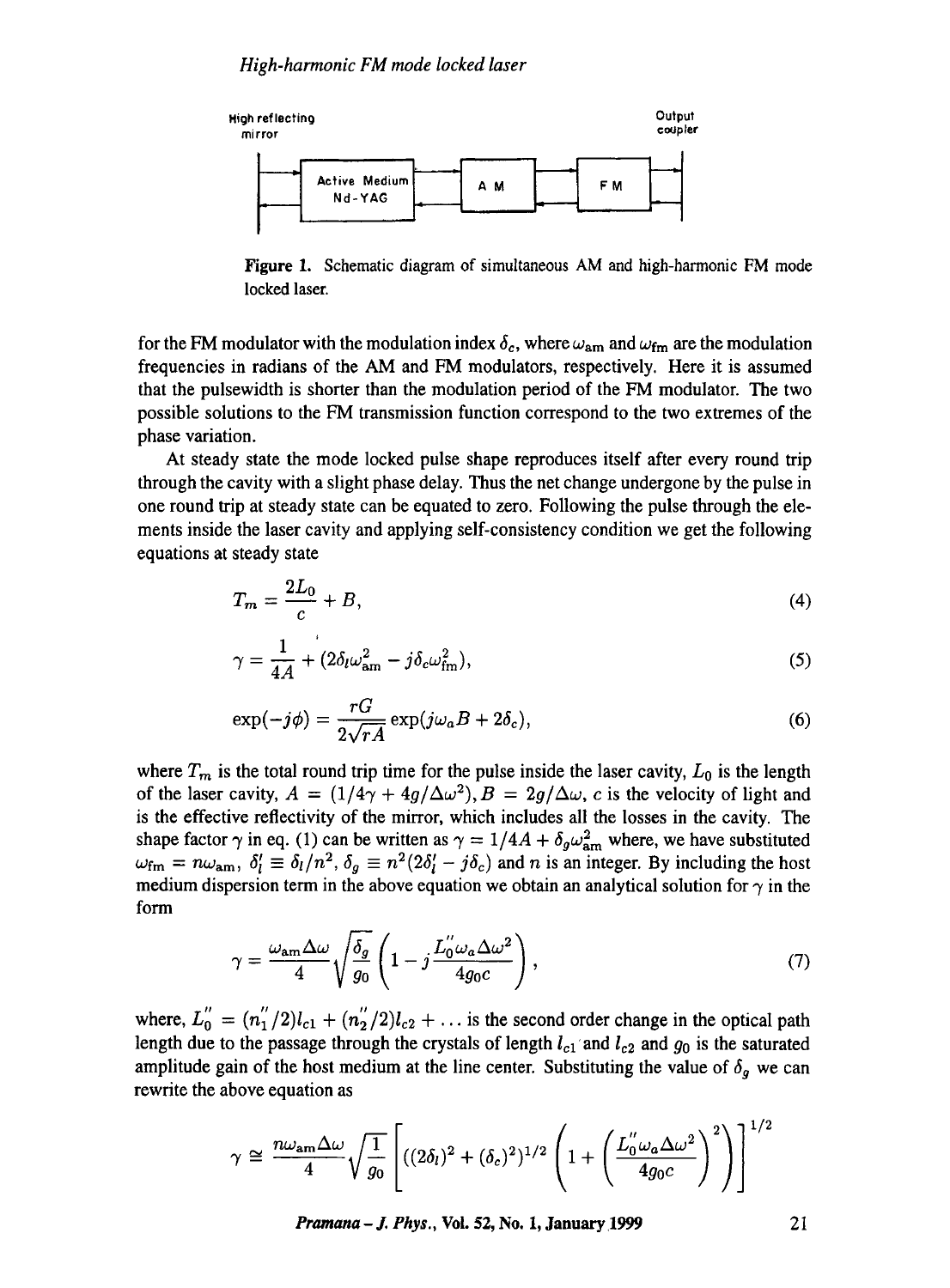$$
\exp\left(j\left(\frac{\theta}{2}-\phi\right)\right),\tag{8}
$$

where,  $\theta \equiv \tan^{-1}(\delta_c/2\delta_l)$  and  $\phi \equiv \tan^{-1}(L_0''\omega_a\Delta\omega^2/4g_0c)$ . Separating the real and imaginary parts of the shape factor we get the following analytical expressions for the pulsewidth and pulsewidth-bandwidth products of the mode locked pulse

$$
\tau_p = \sqrt{2\ln 2} \left[ ((2\delta_l)^2 + (\delta_c)^2)^{1/2} \left( 1 + \left( \frac{L_0'' \omega_a \Delta \omega^2}{4g_0 c} \right)^2 \right) \right]^{-1/2}
$$

$$
\left[ \frac{4\sqrt{g_0}}{n\omega_{\text{am}}\Delta \omega \cos\left(\frac{\theta}{2} - \phi\right)} \right]^{1/2} \tag{9}
$$

and

$$
\tau_p \Delta f_p = (2 \ln 2/\pi) \left[ 1 + \left( \frac{\sin \left( \frac{\theta}{2} - \phi \right)}{\cos \left( \frac{\theta}{2} - \phi \right)} \right)^2 \right]^{1/2} \tag{10}
$$

These simple equations can be used to study the parametric dependence of the characteristics of the dual mode locked pulse on the system parameters. Application of the analysis for a typical practical system is presented here.

#### **3. Results and discussion**

Since it is difficult to modulate the acousto-optic crystal used for AM mode locking beyond 1 GHz, we assume that the AM mode locking is achieved at a frequency corresponding to the cavity repetition frequency. Thus the AM mode locking limits the pulse repetition rate by providing a periodic gain window at the fundamental cavity repetition rate. On the other hand since the electro-optic crystal used for FM mode locking can be modulated at much higher frequencies we assume that FM mode locking is achieved at higher harmonic of the cavity repetition rate. The frequency of modulation  $f_{\text{fm}}$  for the FM modulator is chosen such that it is less than  $(\omega_{am}/2\Delta\theta)$  where  $\Delta\theta$  is the phase angle satisfying the size of the window in radians during which the net gain exceeds the loss inside the laser cavity. This ensures that only one mode locked pulse exists per round trip inside the laser cavity and for the modulation frequencies above this value multiple pulsing occur leading to the unstable operation of the laser [11].

In the present analysis we assume a Nd:YAG laser system with a cavity length of 1.875m, so that the frequency of modulation of the AM modulator is set at 80 MHz and that of the FM modulator is 1.76 GHz, corresponding to the 22<sup>nd</sup> harmonic of the AM modulation frequency. Both the modulation frequencies are assumed to be generated from a common crystal RF oscillator to ensure the phase locking between the AM and FM mode lockers. The efficiency of the FM modulator is taken to be  $\eta = 0.59$  rad/ $(W)^{1/2}$ . Other system parameters considered are the saturated gain  $g = 0.1$  and the amplifier linewidth  $\Delta\omega = 120$  GHz. The input power to the AM mode locker is adjusted such that it generates mode locked pulses of 75 ps duration at 80 MHz repetition rate in absence of the FM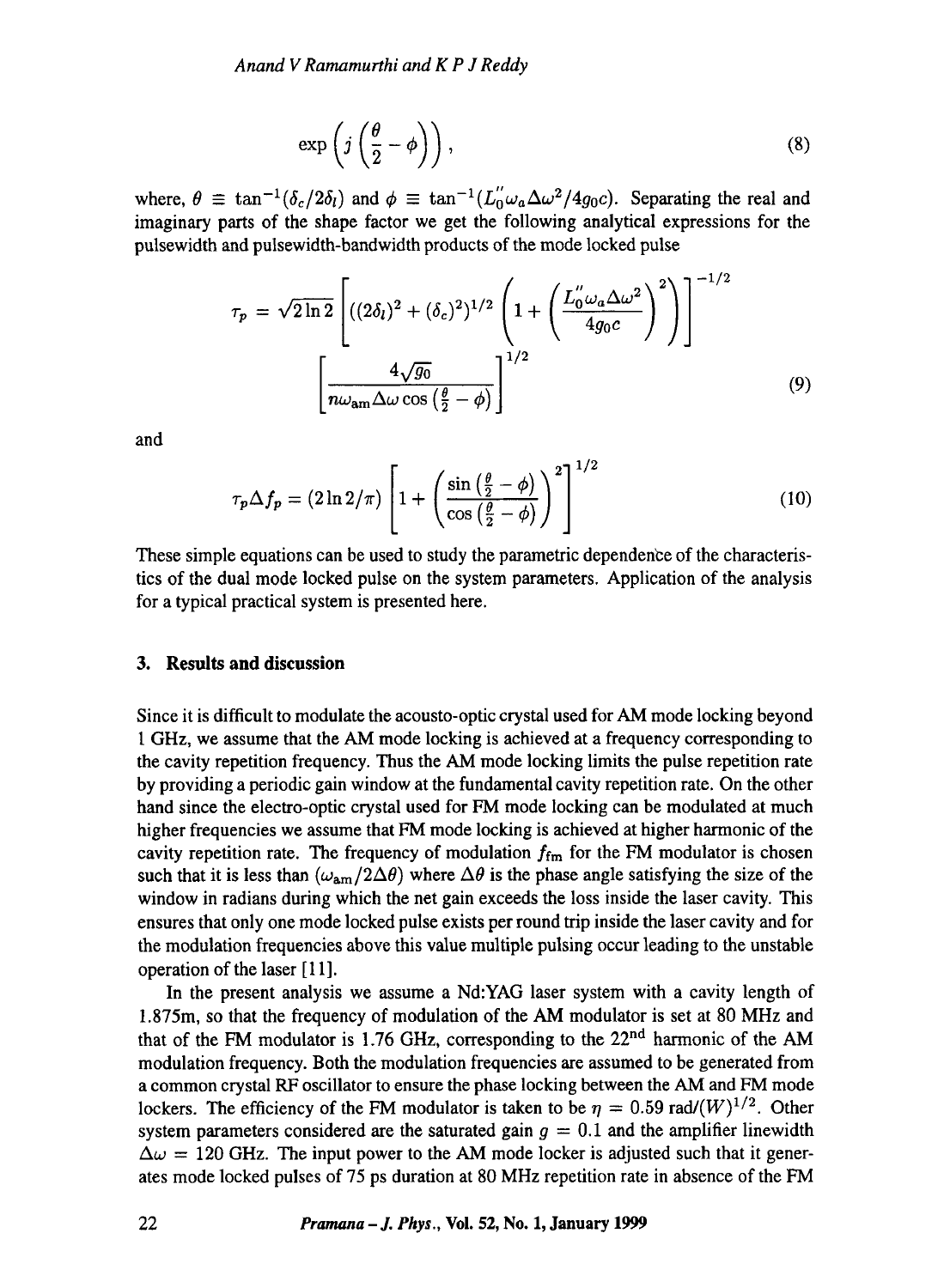

**Figure 2.** Variation of pulsewidth as a function of the FM mode locker power.



Figure 3. Variation of pulsewidth-bandwidth product as a function of the FM mode locker power.

mode locking. The variation of the mode locked pulsewidth as a function of the input power to the FM mode locker is presented in figure 2. The results presented here show that the decrease in the pulsewidth with the increase of the input power to the FM mode locker is very fast for the power levels below 30 mW. At very low powers the mode locking process is dominated by the AM mode locking and hence the pulsewidth is closer to the pure AM case. As the power of the FM modulator becomes appreciable the pulses get compressed rapidly due to the combined action of the increase in the modulation depth and increase in the effective modulation frequency. However, at power levels above 30 mW the pulse compression is completely taken over by the FM modulator and the modulation frequency changes from 80 MHz to 1.76 GHz. In this region the pulse compression is only due to the